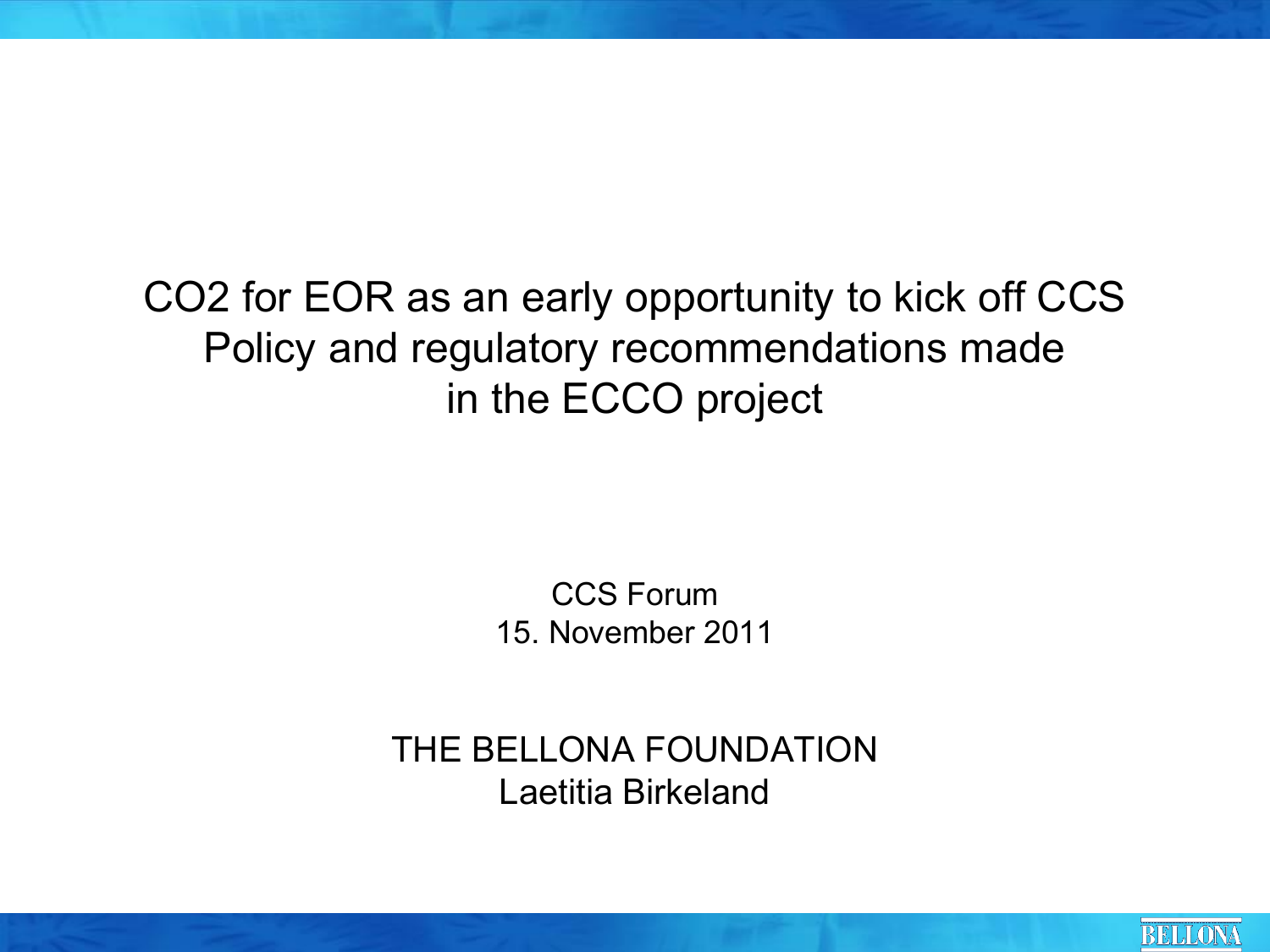## ECCO project

•  $7$  EU FP  $-$  3 years

± *:* 

- Objective link CO2 sources with CO2 storage sites + investigate how to deploy early opportunities for CCS as CO2 for EOR
- Bellona's role Leader of Working package on regulations

 $\triangleright$  Selected issues : financial incentives and regulations for CO2 for EOR projects.

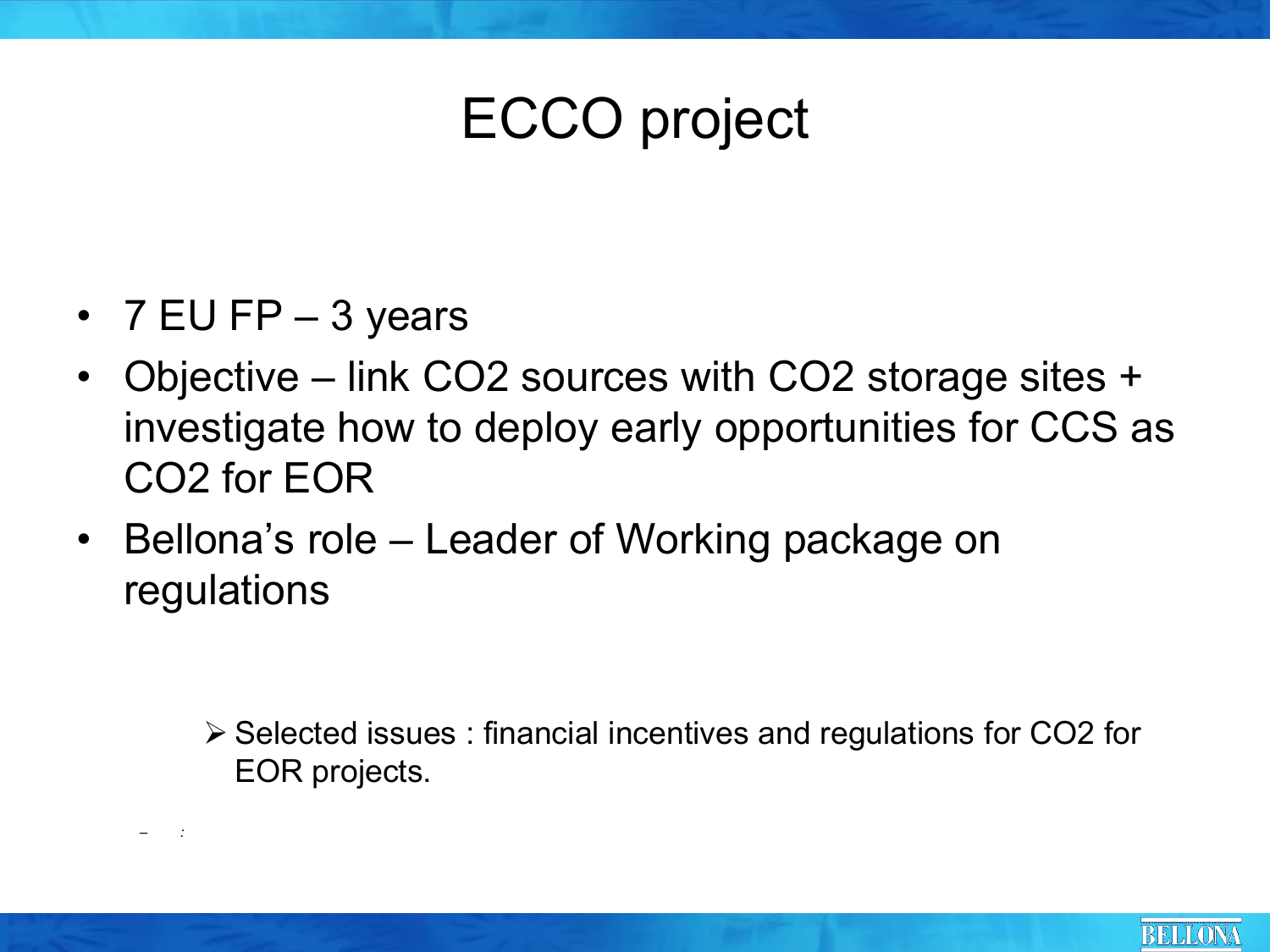#### CO2 for EOR as an early opportunity for CCS

- Multi benefits of EOR (EGR)
	- Benefits for oil field operator (as higher recovery rate, delay decommissioning fees...)
	- Benefits for the State (as higher tax revenues, better management of natural resources...)
- CO2 for EOR can kick off CCS by stimulating the entire value chain
- Current lack of CO2 for EOR projects in Europe
	- Not economically viable the value created by the delivered CO2 does not justify the costs of capture and transport (and subsequently to create a market)
- EU ETS scheme not strong enough:
	- $\frac{1}{2}$  does not deliver CCS, nor EOR projects due to current low carbon price
- Need for specific incentives for CCS for EOR?
	- ± Principle: preferable to have same incentive scheme applicable to all CCS projects, including CCS for EOR at least in the medium to long term
	- $-$  In the short term, introduce specific EOR incentives to kick off projects. Incentives to be limited in time to avoid unnecessary delay towards low carbon society
	- ± Financial and regulatory incentives.
- But short window of opportunity Ensure proper timing

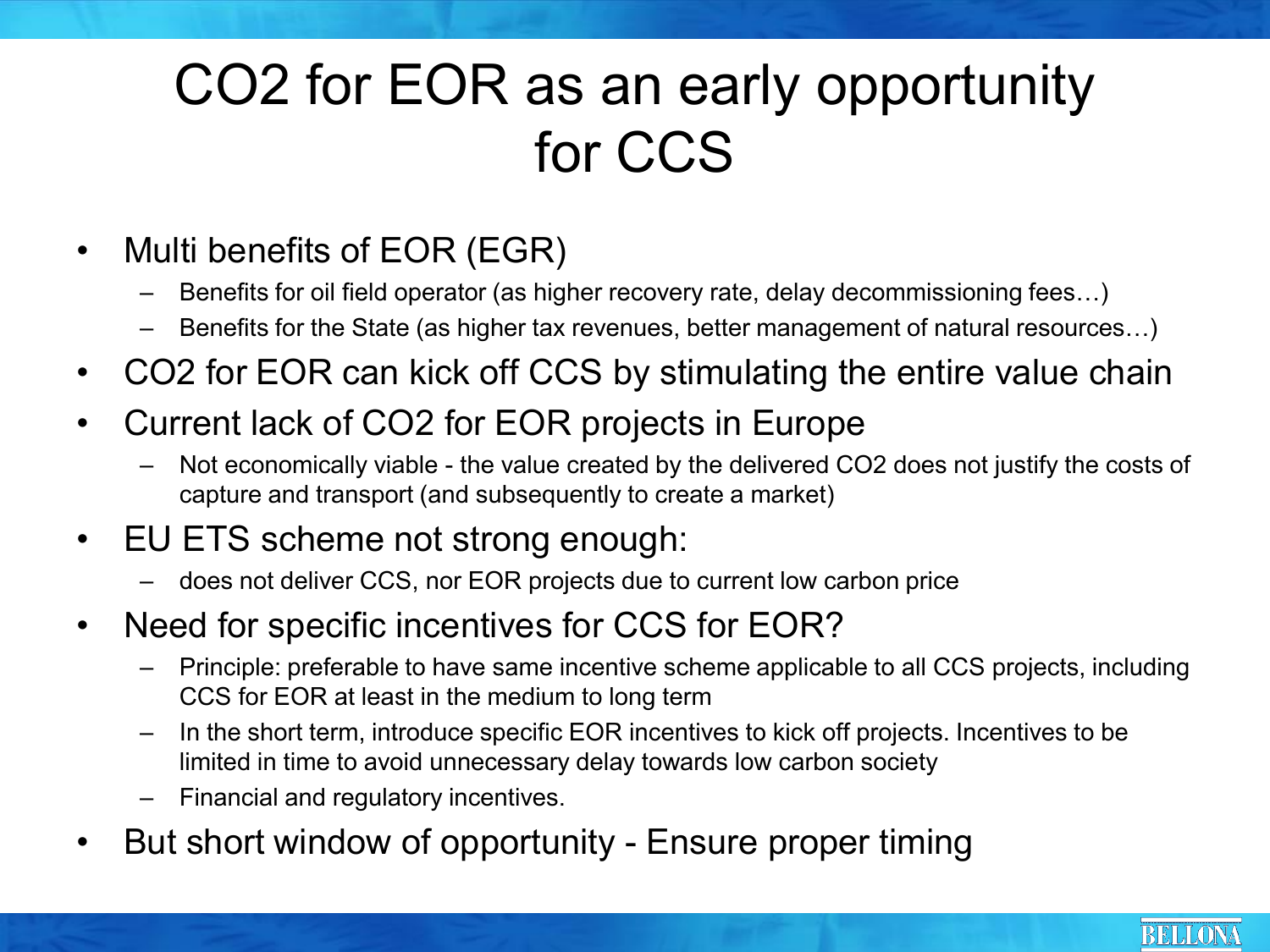### Stimulate CCS for EOR through tax incentives

Recommendations applicable for all tax incentives:

- Applicable only for a kick-off period  $-$  until sufficient EOR projects have created a market for CO<sub>2</sub> storage.
- Should reflect cost of capturing/transporting and storing each tonne of CO2 minus the benefits of EOR/EGR.
- Be qualified as storage operator
- Need to avoid accumulation of subsidies.
- Verify compliance with State aid rules Basics

| <b>Tax</b><br>exemption/reduction       | Grant tax exemption or reduction for all oil<br>produced through CO <sub>2</sub> for EOR<br>Alternatively only for a specific volume of oil<br>produced through CCS for EOR | Consider risk that oil companies under-estimate<br>their resources recoverable without $CO2$ in order<br>to maximize profits (tax optimization)                                                                              |
|-----------------------------------------|-----------------------------------------------------------------------------------------------------------------------------------------------------------------------------|------------------------------------------------------------------------------------------------------------------------------------------------------------------------------------------------------------------------------|
| Period of depreciation                  | Shorten depreciation time on investments<br>directly tied to the use of $CO2$ for EOR                                                                                       | Gives lower taxable income in the period from<br>initial investment to full write down and<br>consequently a lower up-front taxation                                                                                         |
| Tax credit                              | A tax credit could apply to all costs<br>associated with installing the $CO2$ flood, $CO2$<br>purchase and CO <sub>2</sub> operating costs                                  | With a tax credit of 15% granted, the remaining<br>85% of qualifying costs would be depreciated<br>normally                                                                                                                  |
| Modification of the tax<br><b>basis</b> | Base taxation on the achieved oil price in the<br>market place rather than on an averaged<br>fixed price                                                                    | Enables companies to hedge their production and<br>reduce further risk by selling oil on forwards<br>contracts without being taxed based on a<br>potentially higher average fixed price assessment<br>than actually achieved |

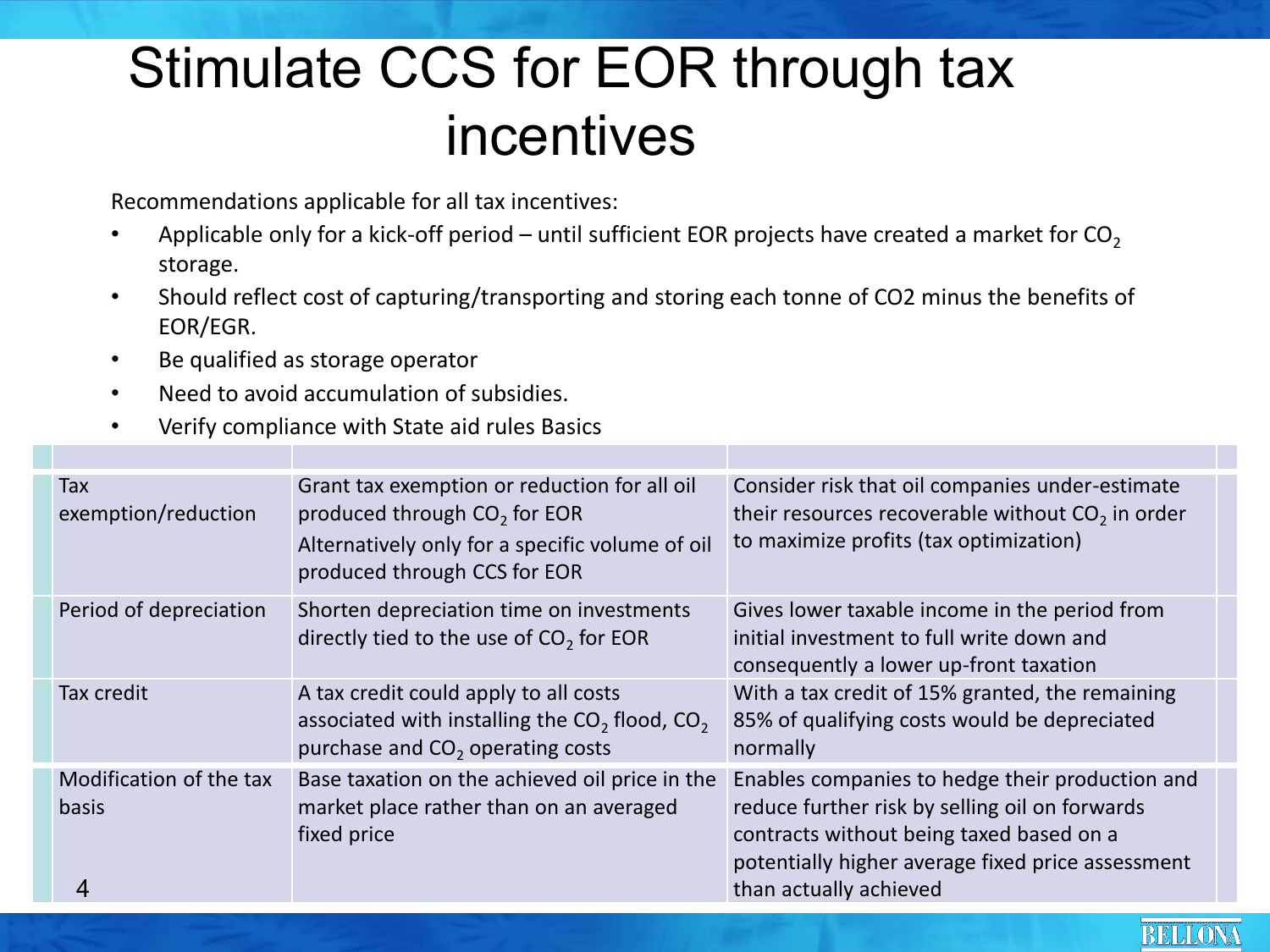### Stimulate CCS for EOR through regulations

- High margin in the oil and gas industry could justify regulatory requirements aiming at incentivizing the use of CO2 for EOR projects
- Integrate EOR in the Plan for Development and Operation (POD/PUD)
	- Set a condition in the POD that CO2 injection for EOR has been assessed and considered
	- Require, when applicable a condition of "EOR ready" for new fields and "EOR retrofit" for existing fields
- $\cdot$  Earmark revenues  $-$  creation of a fund
	- Earmark additional revenues to the state arising from the increase of oil produced through EOR for further investments in CCS (financing infrastructure, research osv, site selection,  $provide$  loan quarantees)  $-$
	- in addition to tax incentives?

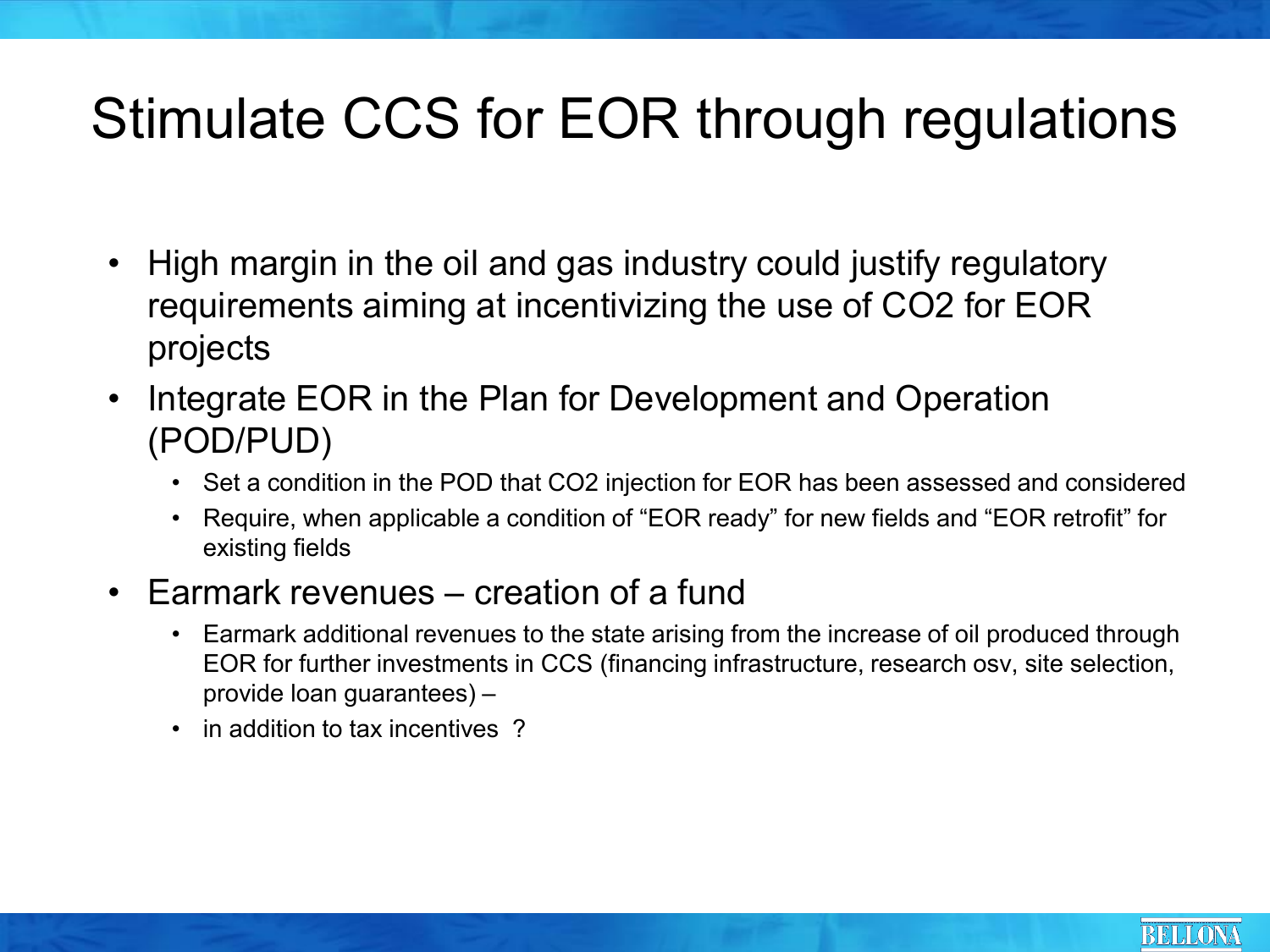### Other main recommendations to stimulate CCS (in general)

- Organisation of the value chain:
	- Assess the potential effects of vertical integration on competition
	- ± Consider the establishment of independent TSO
	- Third party access
		- Clarify the circle of those entitled to require access to transport and storage network
		- Use approach of EU gas legislation
		- Stimulate TPA through the assessment of the PDO
		- Clarify TPA to buffer locations
	- Long term liability issues/transfer
		- Favour the transfer of all liability, including liability to third parties
		- Define mechanism to avoid the delay of transfer to the state
	- Trust Fund to mutualise responsibility of storage operators
	- Cross border issues:
		- Define guidelines for allocation of risks between countries in cross border projects (cross border pipelines, cross border storage sites, and ships)